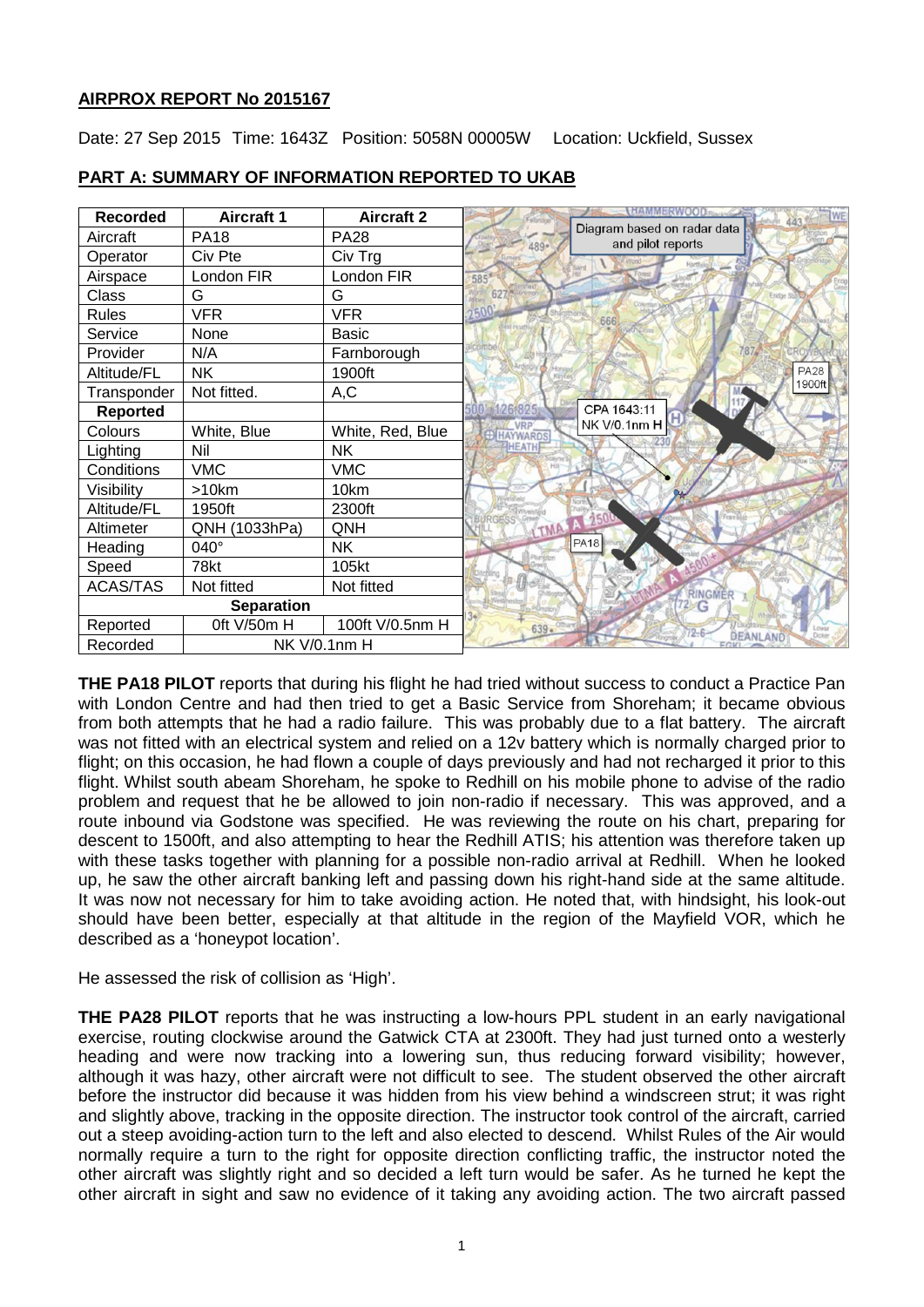each other less than half a mile apart, but he considered there was no risk of collision. However, he noted that, as an Air Traffic Controller he is very aware of other aircraft transmissions and was not aware of the other aircraft on the same frequency. He was not given any Traffic Information from Farnborough, but on a Basic Service would not have expected to receive any.

He assessed the risk of collision as 'None'.

### **Factual Background**

The weather at Gatwick was recorded as follows:

METAR EGKK 271620Z 06012KT CAVOK 16/09 Q1034=

#### **Analysis and Investigation**

#### **UKAB Secretariat**

The PA18 and PA28 pilots shared an equal responsibility for collision avoidance and not to operate in such proximity to other aircraft as to create a collision hazard<sup>[1](#page-1-0)</sup>. If the incident geometry is considered as head-on or nearly so then both pilots were required to turn to the right<sup>[2](#page-1-1)</sup>, notwithstanding the PA28 pilot deemed circumstances dictate that a left turn was a better option.

#### **Summary**

An Airprox was reported when a PA18 and a PA28 flew into proximity at 1643 on Sunday  $27<sup>th</sup>$ September 2015. Both pilots were operating under VFR in VMC, the PA28 pilot was in receipt of a Basic Service from Farnborough and the PA18 pilot was not receipt of an ATS.

### **PART B: SUMMARY OF THE BOARD'S DISCUSSIONS**

Information available consisted of reports from the pilots of both aircraft and radar photographs/video recordings.

The Board noted that, by his own admission, the PA18 pilot's attention was in-cockpit, that his workload was high, and that the radio failure that he was experiencing was highly distracting. Whilst it was admirable that he was using all resources available to him to ensure that Redhill were aware of his impending radio failure join, on the theme of task prioritisation, they reiterated that the old adage, Aviate, Navigate, Communicate remained highly relevant, with 'lookout' being an essential element of the 'Aviate' function. Whilst recognising that this was easy to say from the vantage point of the UKAB meeting, nevertheless, maintaining a safe flightpath during periods of high workload such as emergencies is something that requires conscious effort in order to avoid becoming overtaken by incockpit tasks and other associated post-emergency concerns.

Turning to the PA28 pilots, they had turned onto a westerly heading and then soon after had spotted the PA18. Acknowledging that this was an early navigational instruction sortie where the focus would indeed be on accurately achieving the desired track and turn point, some GA members wondered whether navigation had become a distraction to the detriment of look-out. One of the key navigational lessons was to clear the area that one is going to turn into as one approaches the turn point, this incident illustrated why – the actions taken after turning can also detract from lookout as one stabilises on track and assesses drift, fuel remaining etc. The instructor reported that he was aware that he wouldn't receive any Traffic Information from Farnborough because he was on a Basic Service; correct in his statement, Board members reiterated the value of a Traffic Service in busy locations. Although anecdotal evidence suggested that Farnborough ATC was often too busy to

l

<span id="page-1-0"></span><sup>1</sup> SERA.3205 Proximity.

<span id="page-1-1"></span><sup>2</sup> SERA.3210 Right-of-way (c) (1) Approaching head-on.